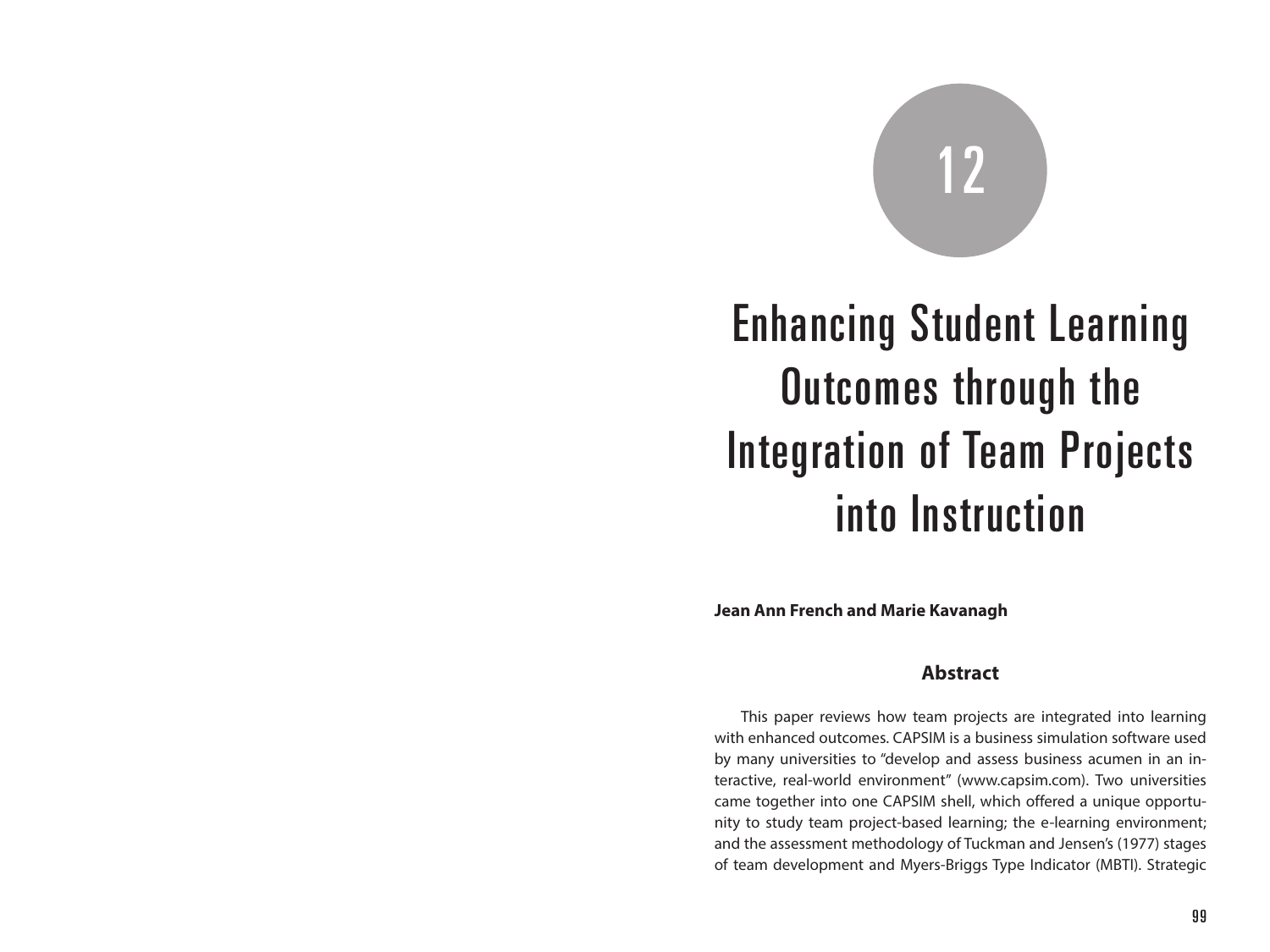management simulations online is a learning-by-doing tool where university students can learn how to work on team projects. Employing the online technology of CAPSIM, using team building skills, and offering self-assessment of management styles while working on a team projectbased learning program creates a dynamic learning environment for the students that prepares them for the realities of the workplace. This project enhanced student leadership styles, developed teamwork skills, and provided an environment rich for building successful project-based learning teams.

#### **Enhancing Student Learning Outcomes**

In 2014, a capstone class from City University of Seattle was scheduled for a CAPSIM session when a partner school, University of Southern Queensland (USQ) in Australia, had a CAPSIM course scheduled for nearly the same time frame. It was proposed that both classes could compete within the same CAPSIM session. The competition became a truly global event with American, Venezuelan, Turkish, Bulgarian, Vietnamese, and Australian participants. One team was made up of on-campus students, while the second team was made up of online students.

This chapter describes the benefits of a team project-based, e-learning environment and assessment methodology. CAPSIM is an interactive online program that offers students a team and company environment by which a company operates for five years (five competition rounds). The students are given the opportunity to test assumptions, run a pro forma, and learn from mistakes, whereby "students get the chance to apply what they've learned across all disciplines of business in one strategic, competitive, and engaging learning experience" (CAPSIM, n.d.). Lee and Lim (2012) reported, "Team project-based learning is reputed to be an appropriate way to activate interactions among students and to encourage knowledge building through collaborative learning" (p. 214).

In addition to the simulation program of CAPSIM, instruction is augmented on teambuilding using Tuckman and Jensen's (1977) stages of team development with the students having the knowledge of the five stages in conjunction with learning their MBTI from Jung's Typology test online at HumanMetrics.com before the students compile their team charter. The remainder of the paper demonstrates how enhancing student

learning outcomes through the integration of team projects into instruction could become an exemplary practice.

#### **Teaming**

Fruchter (2001) found that global teamwork opportunities respond to an industry need to improve and broaden the experience of undergraduate students to understand the acquired theoretical knowledge in multidisciplinary, collaborative, practical, project-centered environments. Magzan, Aleksic-Maslac, and Juric (2010) suggested that the inclusion of teamwork as a learning strategy in business education has multiple benefits. Involving students in collaborative projects helps them to recognize, value, and capitalize on the strengths of other people in interactive business situations. It also helps their understanding and experience with cooperative group processes by thus providing them with essential team skills suitable for different types of employment.

Lee and Lim (2012) studied team project-based learning and learned two key lessons: the importance of social competencies for a communal society, and that "students find social contributions, such as organizing or coordinating managerial abilities, more important than cognitive contributions when they evaluate peers" (p. 214). Team project-based learning promotes knowledge building through social interaction and is increasingly used as a teaching and learning method in higher education (Von Kotze & Cooper, 2000). Project-based learning has attracted educators' attention as an alternative teaching method for enhancing learning effectiveness in higher education through social learning (Jung, 2001). Another benefit of team project-based learning is the promotion of higher learning skills which include cooperative ability, critical reasoning, creative thinking, responsibility, and communication (Moursund, 2003).

McCabe (2006) made a case for the importance of learning how to be a team:

> Traditionally when we think of teams we consider work groups, or departmental teams who all report to the same leader. However, as today's flexible workforce evolves, organizations are increasingly dependent upon 'virtual teams' brought together with a specific, sometimes short-term outcome to achieve. These may be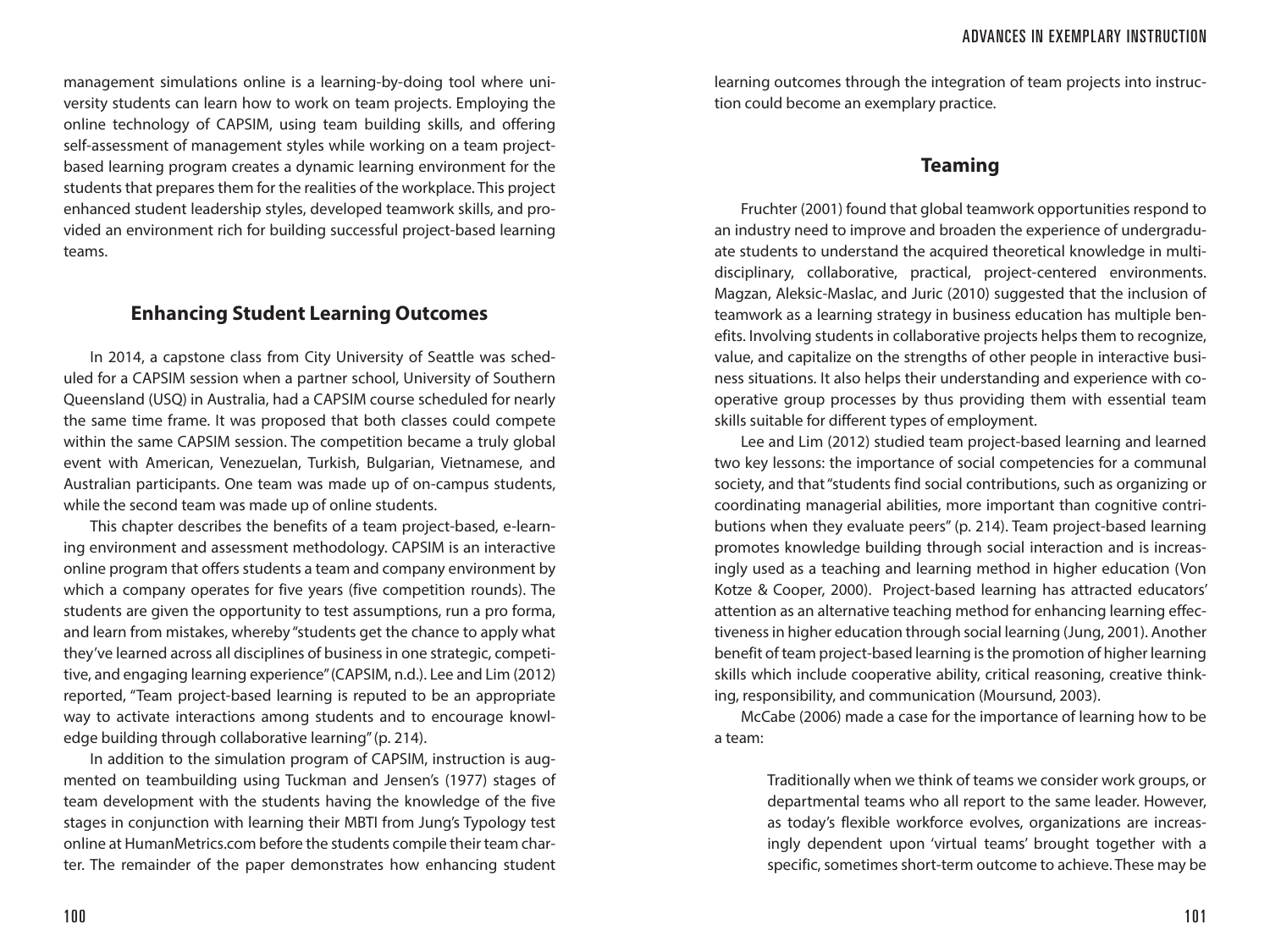cross-functional, inter-disciplinary teams, project teams, or crossorganizational and cross-cultural teams. The nature of these teams is quite fluid and altered by many factors, such as the outcomes they set out to achieve, the timescales and frequency of their need to co-operate, and the conflicting priorities of team members. (p. 117)

The CAPSIM program suits the modern day classroom, as learning and teaming no longer take place solely in the classroom. Virtual team projectbased learning serves as a model for real-world application.

#### **Teamwork in Instruction**

Teamwork is the key to the CAPSIM experience. A team's cross-disciplinary knowledge and skills development evolves over the life of the competition and also pulls from previous courses in the program. Students are expected to engage with other team members in a cross-disciplinary project-based environment. A focal point is the effective use of technological online resources to support instruction and learning outcomes. Through CAPSIM, the students are able to develop a holistic understanding of basic business principles via a project-based team learning experience. All business disciplines have a broad body of knowledge and can be learned in theory, but participating in how business works in an online simulation program creates deep and ongoing learning.

The premise of CAPSIM is the assignment of \$40M to each management team that takes over a struggling company. Each company must balance competing needs and demands to keep their business on a clear strategic path. The students are led to understand how the individual parts of a business impact an entire organization by being the decisionmakers for a business in a competitive marketplace. Not only do the students compete against fellow teams; CAPSIM provides computer team(s) in the competition for additional benchmarking purposes. Students get the "experience without the real-world risk, along with the opportunity to build a product portfolio, manage costs, analyze the market, and develop forecasts, all with an eye on cash flow and balance sheet management (CAPSIM, n.d.).

CAPSIM is strategically used as an instructional capstone project. Online learning teams have generated attention to the social and cultural characteristics that influence these global interactions (Khalsa, 2010). CAPSIM is best used for the capstone course with students who are on the brink of joining the workforce, as the team interaction of project-based learning prepares them for the real-world dynamics of the workplace. Lee and Lim (2012) believe that "the learning goal of team project-based learning is best achieved when teams are effectively collaborating" (p. 222).

Before a team can be a successful team, the individual members must learn how to be a team and in many cases how to learn what each individual's management style is and how it interacts with other styles. Two tools used in team development are Tuckman and Jensen's (1977) stages of group development and Jung's Typology test, which gives a Myers-Briggs Type Indicator (MBTI). The first step to building a team begins with individuals taking the Jung's Typology test at HumanMetrics.com. Rodriguez, Mesa, Balsera, and Garcia (2013) assessed engineering teams with regard to project-based learning by using MBTI.

> Although MBTI strictly speaking just only identifies a personality type of an individual, it taps into key aspects of personality and behavior in areas such as communication, problem solving, decision making, and interpersonal relations. Several studies have also related MBTI profiles with leadership styles. The MBTI also helps in understanding group dynamics, analyzing shortcomings in an individual's style and how the style affects the group as a whole. (p. 1127)

Once the MBTI for each person has been established, the team can begin the four stages of group development established by Tuckman and Jensen (1977): (a) Forming, (b) storming, (c) norming, and (d) performing. The final stage of adjourning comes after the conclusion of the project. Today's teams are often cross-cultural, virtual, and global. McCabe (2006) promoted the idea of understanding the MBIT to prepare for Tuckman and Jensen's (1977) four stages because "it requires individuals to gain an understanding of their fellow team members' skills and abilities as well as an appreciation of their personal style" (p. 117).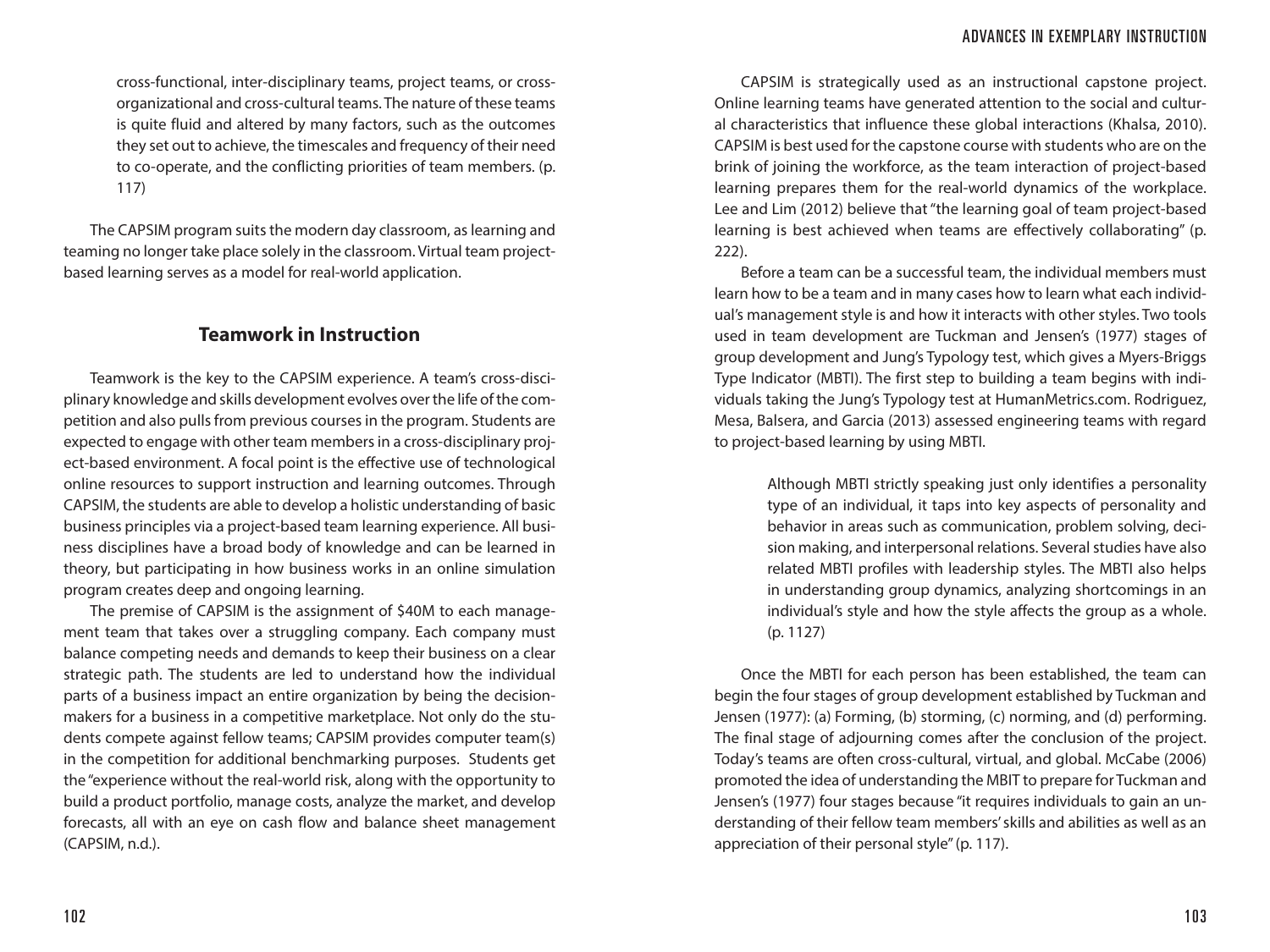In summary, a solid team can be built with an MBIT and briefing the students on Tuckman and Jensen's (1977) stages of group development before the team launches the project-based learning program of CAPSIM.

#### **Conclusion**

Instructors can prepare students for the realities of the workplace by using online technology, developing team building skills, and requiring a self-assessment of management styles to participate in a project-based learning program. Martin-Perez and Martin-Cruz (2012) evaluated the effectiveness of strategic management simulations as a learning-by-doing tool so that university students can learn to work in a team. Besides developing the team skills, the role of teamwork in business education prepares students for the challenges posed by innovation and communication in the global economy. Rodriguez et al. (2013) concluded that MBTI is effective in team building and prepares the students for group dynamics. Coupled with Tuckman and Jensen's (1977) development stages, it adds to the final success in a group. "Knowing more about the personality of the team members, their leadership styles and how different personalities get along or conflict with each other can be useful information for building successful PBL groups" (Rodriguez et al., 2013, p. 1127).

The international connection between teams would benefit from a televised or video face-to-face meeting. There certainly was an underlying sense of competition between universities; however, CAPSIM is a naturally competitive environment between teams. Faculty members observed a difference between the countries with regard to motivations, goals, and approaches. The contrasts must be studied further to determine if it is a cultural factor or the degree programs that stimulate the differences.

### **References**

CAPSIM. ( n.d.). Retrieved from http://www.capsim.com/capstone/

Fruchter, R. (2001). Global teamwork: Cross-disciplinary, collaborative, geographically distributed e-learning environment. In J. P. Bento, J. P. Duarte, M. V. Heitor, W. J. Mitchell (Eds.), *International series on*  *technology policy and innovation collaborative design and learning: Competence building for innovation*. Santa Barbara, CA: Praeger Publishers.

- Jung, S. (2001). *Effects of basic thinking skills and project method on creativity and project performance ability of elementary school children.* Doctoral Dissertation, Kyungsung University Press.
- Khalsa, D. K. (2010). Multi-cultural e-learning teamwork: Social and cultural characteristics and influence. In D. Pullen, & D. Cole (Eds.) *Multiliteracies and Technology Enhanced Education: Social Practice and the Global Classroom* (pp. 254-270). Hershey, PA: Information Science Reference. doi:10.4018/978-1-60566-673-0.ch015
- Lee, H. & Lim, C. (2012). Peer evaluation in bended team project-based learning: What do students find important? *Journal of Educational Technology & Society, 15*(4), p. 214-244.
- Magzan, M., Aleksic-Maslac, K., & Juric, V. (2010). Teamwork in relation to quality of e-learning: Business education context. *Advances in Business-Related Scientific Research Conference.*
- Martín-Pérez, V., Martín-Cruz, N., & Pérez-Santana, P. (2012). Learningby-doing teamwork KSA: The role of strategic management simulation. *International Journal of Virtual and Personal Learning Environments (IJVPLE), 3*(2), 21-34. doi:10.4018/jvple.2012040102
- McCabe, M. (2006). Accelerating teamwork: A personal reflection. *Musculoskeletal Care, 4*(2), 116-121.
- Moursund, D. G. (2002). *Project-based learning using information technology* (2nd ed.). Eugene, OR: International Society for Technology in Education (ISTE).
- Rodriguez, V., Mesa, J., Balsera, J., and Garcia, A. (2013). Using MBTI for the success assessment of engineering teams in project-based learning. *International Journal of Technology & Design Education, 11*(4), 1127-1146.